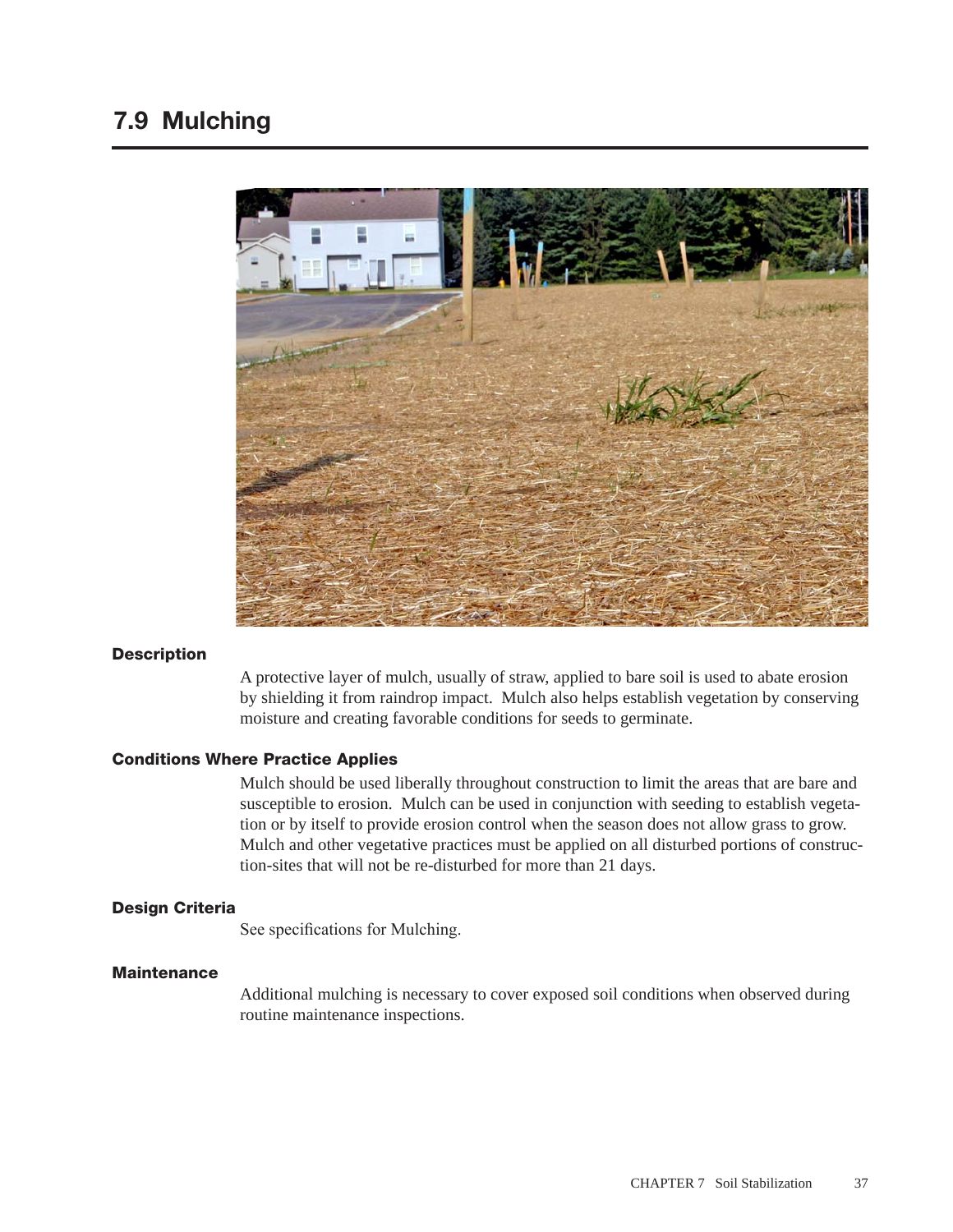## Common Problems / Concerns

The application of synthetic binders must be conducted in such a manner as to not be introduced into watercourses.

Weather considerations must be addressed to ensure the application of synthetic binders are not washed away and introduced into watercourses.

The use of a mulch cover is not recommended for areas, which will exhibit higher velocities than 3.5 feet/second. An erosion control matting is recommended for areas which will exhibit higher velocities.

Areas which have been mulched should be inspected and maintained if necessary every 7 days or within 24 hours of a rain event greater than or equal to 0.5 inches to ensure adequate protection.